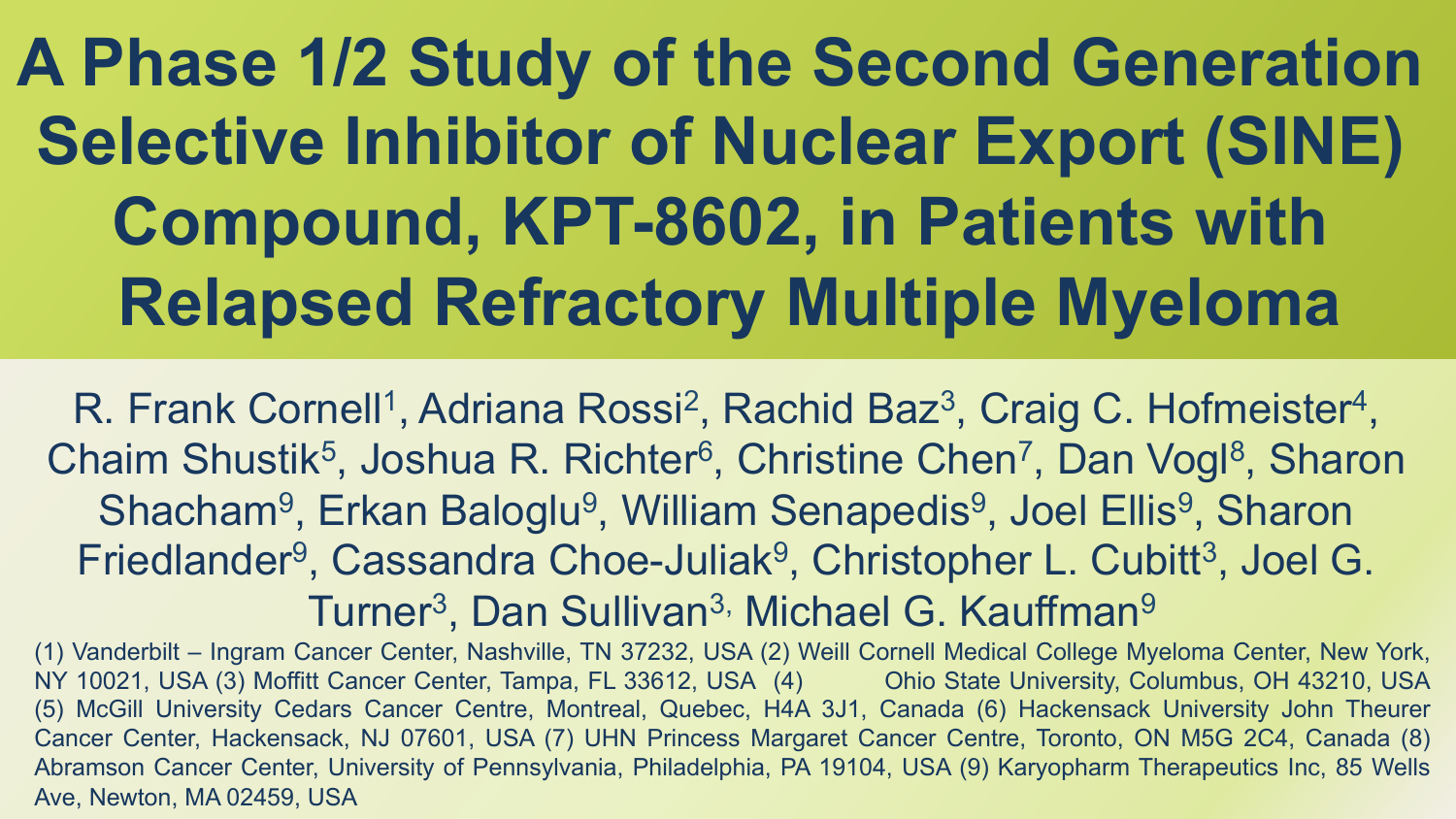# **KPT-8602 Mechanism of Action**



- § XPO1 is the nuclear exporter for the majority of tumor suppressor proteins (TSPs), the glucocorticoid receptor (GR), and eIF4E-bound oncoprotein mRNAs
- Inhibition of XPO1 leads to TSP reactivation, induced GR activity in the presence of steroids, and reduction in c-Myc, Cyclin D1 and other oncoproteins with eIF4E-bound mRNAs
- § KPT-8602 is a second generation oral SINE compound with minimal brain penetration that showed improved tolerability in animal models vs selinexor

#### **Rationale for the KPT-8602 Treatment of MM**

- § By inhibiting XPO1, KPT-8602 reactivates multiple TSPs relevant to MM including p53, IκB and FOXO, and overcomes MDM2-mediated p53 degradation
- $KPT-8602$  increases  $IKB$  levels in the nucleus, which inhibits NFκB transcriptional activity commonly found in MM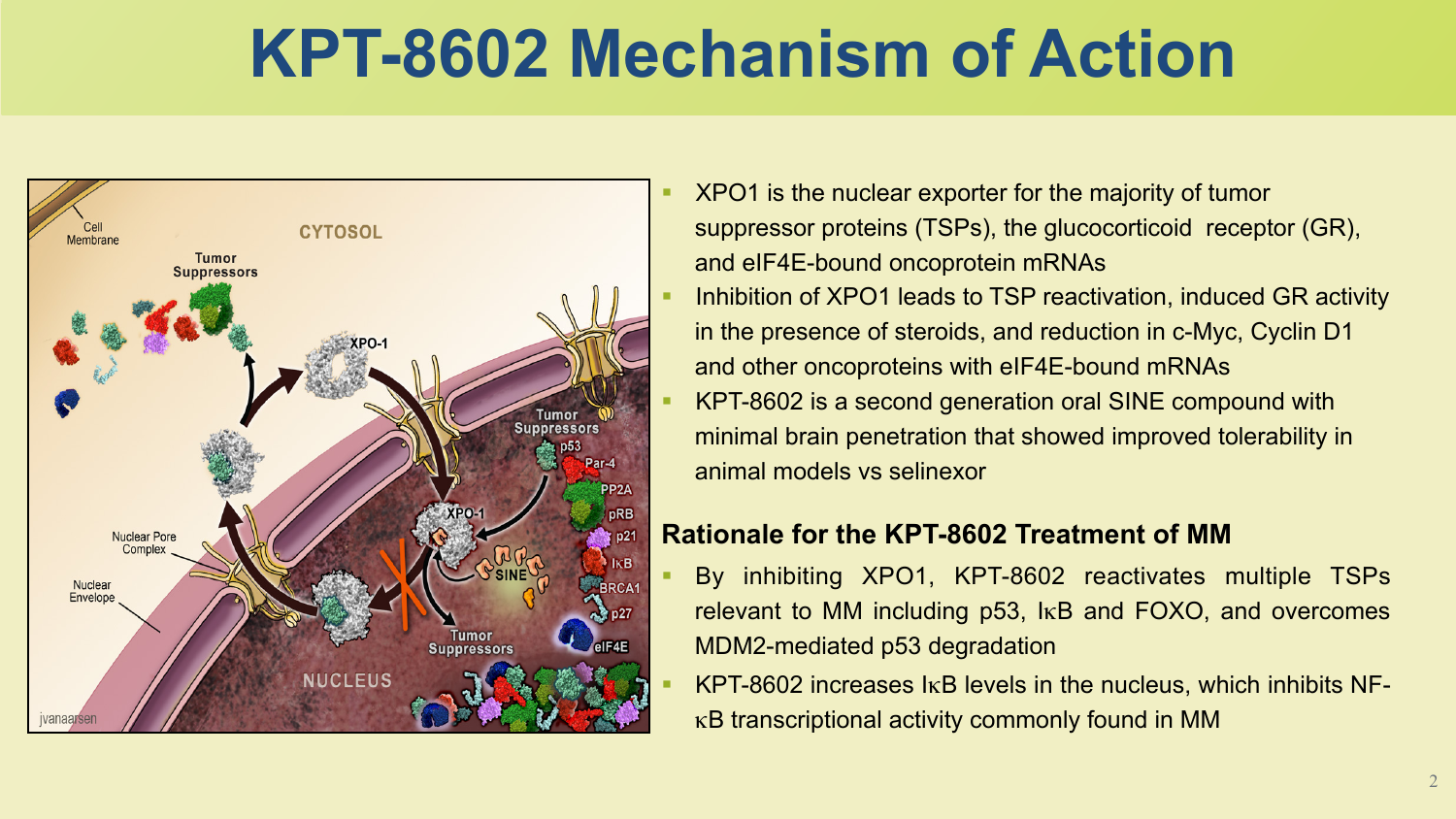## **KPT-8602 Preclinical Activity**

#### In vitro potency of KPT-8602 in cancer cell lines **In vitro potency of KPT-8602 in MM cell lines**



KPT-8602 shows *in vitro* potency across a variety of cancer cell lines and *in vivo* efficacy in mouse xenografts

| <b>Cell Line</b> | $IC_{50}$<br>(nM) | <b>Cell Line</b> | $IC_{50}$<br>(nM) | <b>Cell Line</b> | $IC_{50}$<br>(nM) | <b>Cell Line</b> | $IC_{50}$<br>(nM) | <b>Cell Line</b> | $IC_{50}$<br>(nM) | <b>Cell Line</b> | $IC_{50}$<br>(nM) |
|------------------|-------------------|------------------|-------------------|------------------|-------------------|------------------|-------------------|------------------|-------------------|------------------|-------------------|
| <b>KMS11</b>     | 3                 | OPM <sub>2</sub> | 77                | KHM1B            | 11                | <b>EJM</b>       | 87                | <b>U266B1</b>    | 230               | ANBL-6           | 220               |
| MM1R             | 8                 | AMO <sub>1</sub> | 83                | HUNS1            | 35                | <b>MOLP2</b>     | 87                | <b>COLO677</b>   | 70                | KMM1             | 48                |
| L363             | 40                | <b>KMS28BM</b>   | 90                | JJN3             | 60                | <b>KMS27</b>     | 195               | <b>KMS12BM</b>   | 127               | <b>KMS34</b>     | 115               |
| LP1              | 40                | <b>KMS21BM</b>   | 95                | <b>KMS26</b>     | 63                | <b>MOLP8</b>     | 198               | <b>KMS20</b>     | 55                | SKMM2            | 68                |

#### **Oral KPT-8602 is efficacious in a mouse xenograft of MM**

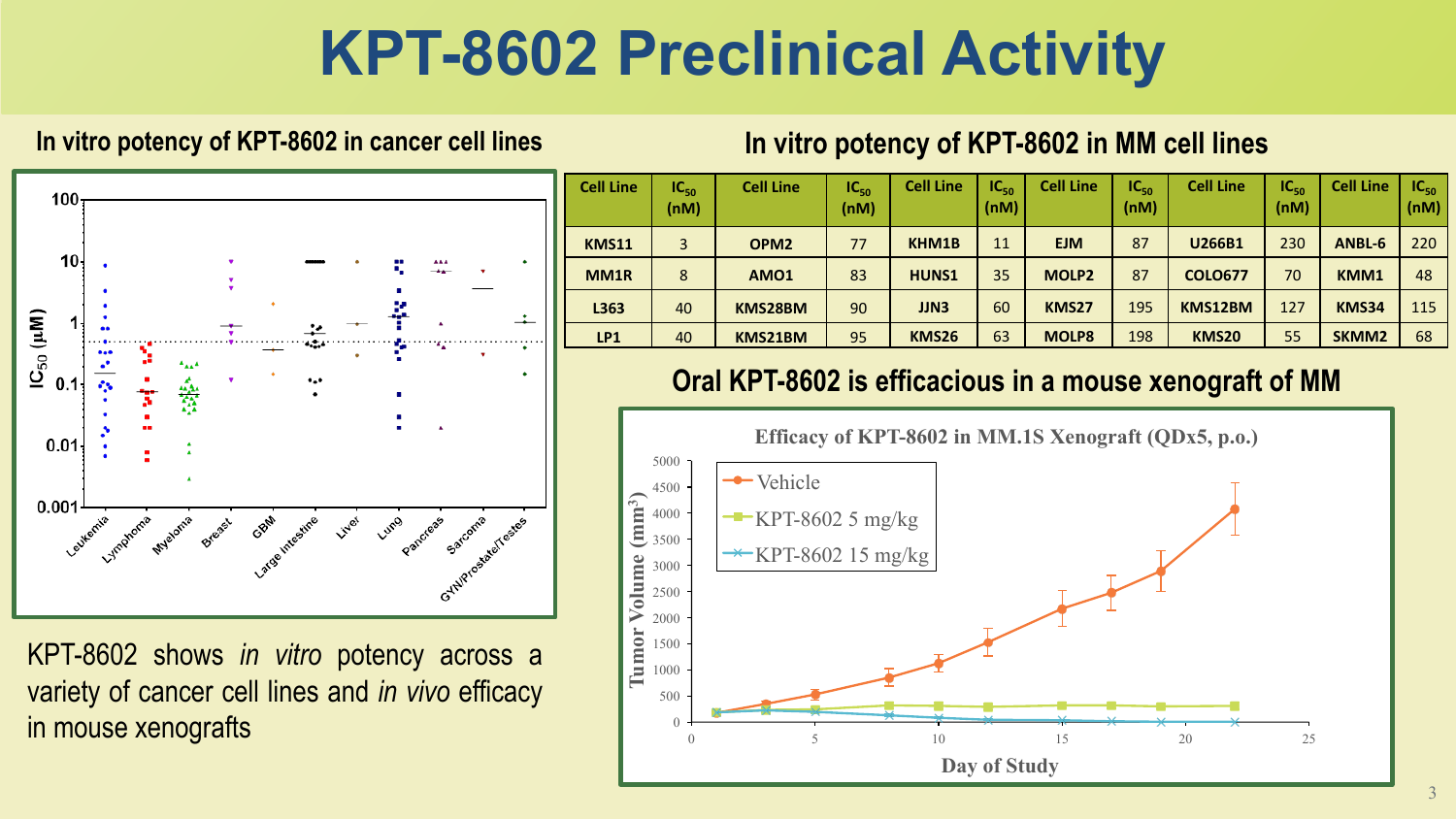# **Study Design**

KCP-8602-801 is a Phase 1/2 open-label study of the safety, tolerability and efficacy of the Selective Inhibitor of Nuclear Export (SINE) compound KPT-8602 in patients with Relapsed/ Refractory Multiple Myeloma (RRMM)





#### **KPT-8602 ± dexamethasone**

 $\sim$  20 patients for safety, tolerability, and preliminary evidence of anti-tumor activity of RP2D or MTD of KPT-8602 ± dex

- § **Primary Objectives Phase I:** 
	- § Determine the MTD for KPT-8602 administered alone (Part A) or in combination with dexamethasone (Part B)
	- Determine the RP2D, the schedule, and evaluate the safety and tolerability, including dose-limiting toxicity for KPT-8602 +/- dex
- § **Primary Objectives Phase II:** 
	- § Evaluate the safety / tolerability of the RP2D or MTD for KPT-8602 +/- dex and the dosing schedule(s)
	- § Determine the preliminary evidence of anti-tumor activity of KPT-8602 at the RP2D or MTD +/- dex according to International Myeloma Working Group (IMWG) Response Criteria assessed by: Overall Response Rate (**ORR**), Overall Survival (**OS**), Clinical Benefit Rate (**CBR**), Duration of Clinical Benefit, Progression-free Survival (**PFS**)
- § **Dose Limiting Toxicity (DLT) Definition** 
	- DLT is an AE or abnormal laboratory value (NCI CTCAE v. 4.03) that occurs within the first 28 days of treatment with KPT-8602 or
	- >4 Missed doses of KPT-8602 due to study-drug related toxicity during cycle 1 or
	- Grade ≥3 nausea/vomiting despite optimal supportive medications; any other Grade ≥3 non-hematological toxicity except alopecia or electrolyte abnormalities correctable with supportive therapy or
	- Grade 4 neutropenia lasting > 5 days; febrile neutropenia (ANC<1E9/L, fever>38.5 °C); Grade 4 thrombocytopenia or Grade 3 thrombocytopenia with bleeding, or any requirement for platelet transfusion is considered a DLT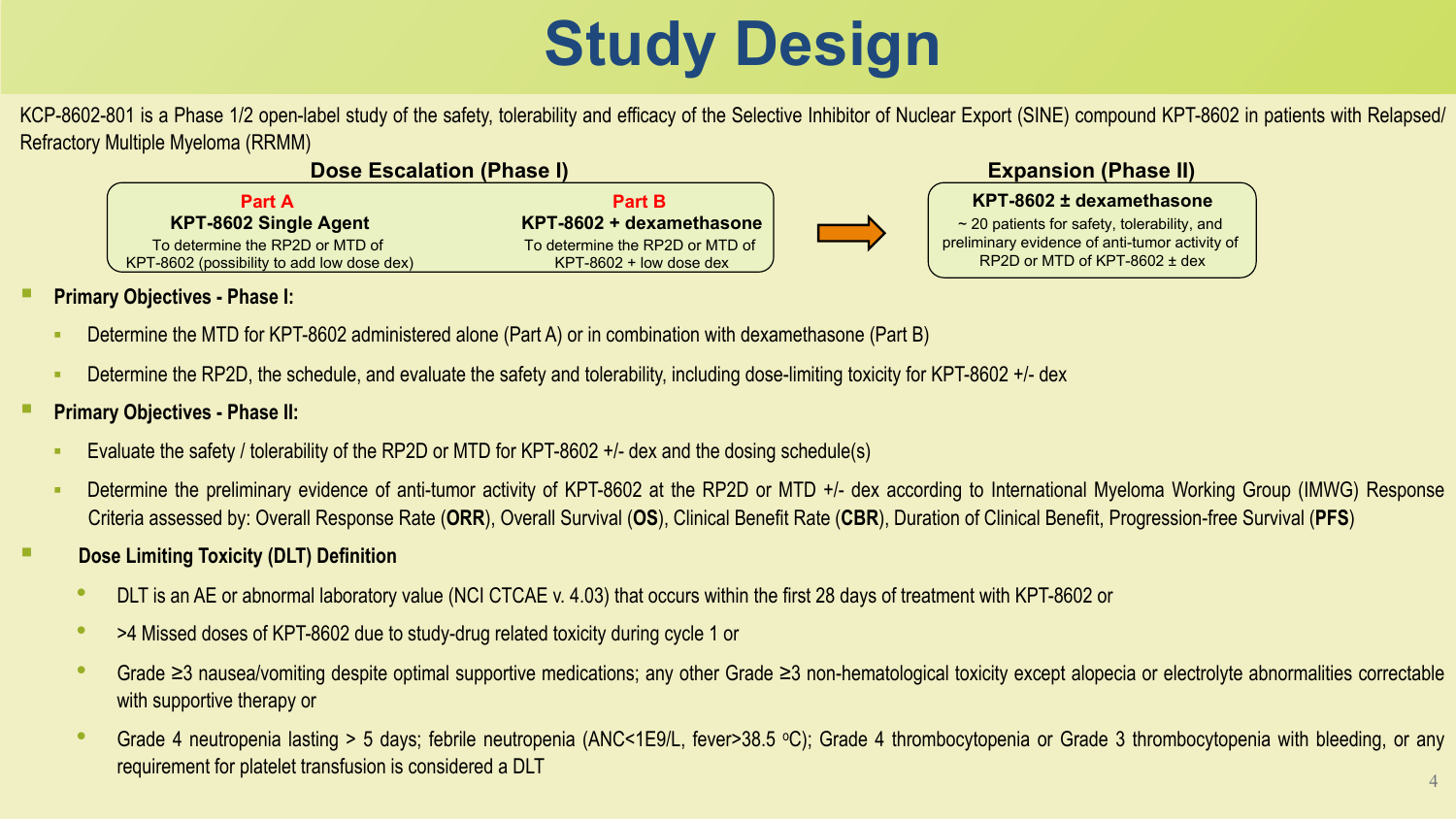# **Patient Population**

- § Patients with confirmed MM, measurable disease per IMWG
- Symptomatic relapsed or refractory MM (based on IMWG guidelines), disease progression, requiring current treatment
- Previously treated with  $\geq$ 3 prior lines of therapy including: alkylator, immunomodulatory drug, proteasome inhibitor, steroid
- MM refractory to the most recent anti-MM regimen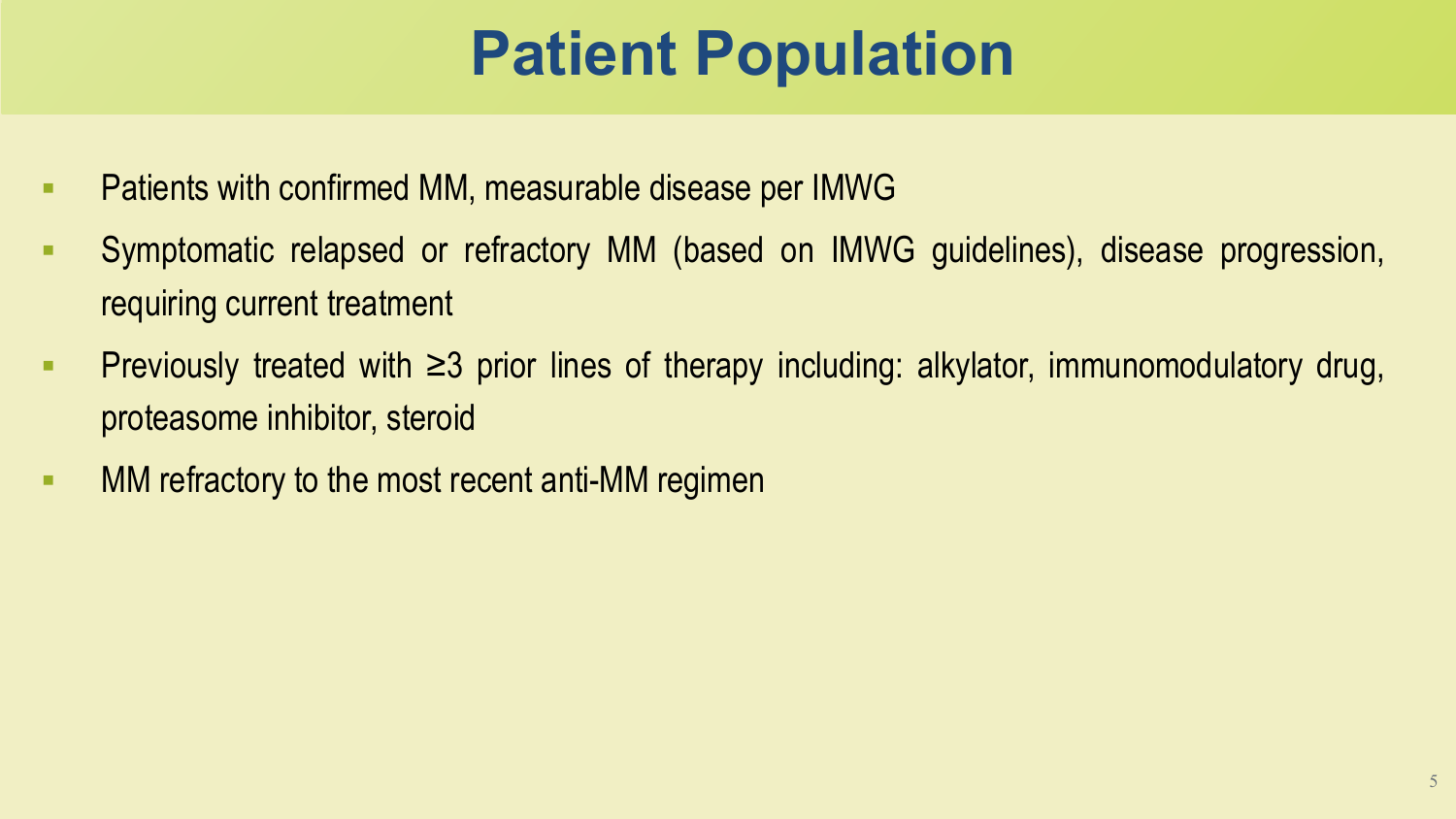#### **Patient Characteristics, Cohorts, & Dosing Schedule**

| <b>Characteristic</b>                          | <b>Dose Escalation</b><br>$N=12$ |                |                  |                 |
|------------------------------------------------|----------------------------------|----------------|------------------|-----------------|
| Median Age (Range)                             | $63.5(54-83)$                    |                |                  |                 |
| Male: Female                                   | 5:7                              | <b>Cohort</b>  | Dose /           | <b>Patients</b> |
| <b>Median Prior Treatment Regimens (Range)</b> | $8(3 - 15)$                      |                | <b>Schedule</b>  | <b>Enrolled</b> |
| <b>Median Prior Anti-MM Agents (Range)</b>     | $9(4-15)$                        |                | $5$ mg / qdx $5$ | 3               |
| ISS at Diagnosis (I: II: III: Unk)             | 3:1:6:2                          | $\overline{2}$ | 10 mg / qdx5     | 3               |
| <b>Median Time Since Diagnosis (Range)</b>     | 6 years $(4.2 - 11.6)$           | 3              | 20 mg / qdx5     | 3               |
| Prior PI and IMID %                            | 100%                             | 4              | 30 mg / qdx5     | 3               |
| Prior Anti-CD38 Ab %                           | 67%                              | $\overline{5}$ | 40 mg / qdx5     | enrolling       |
| Disease Refractory to Last Therapy %           | 100%                             |                |                  |                 |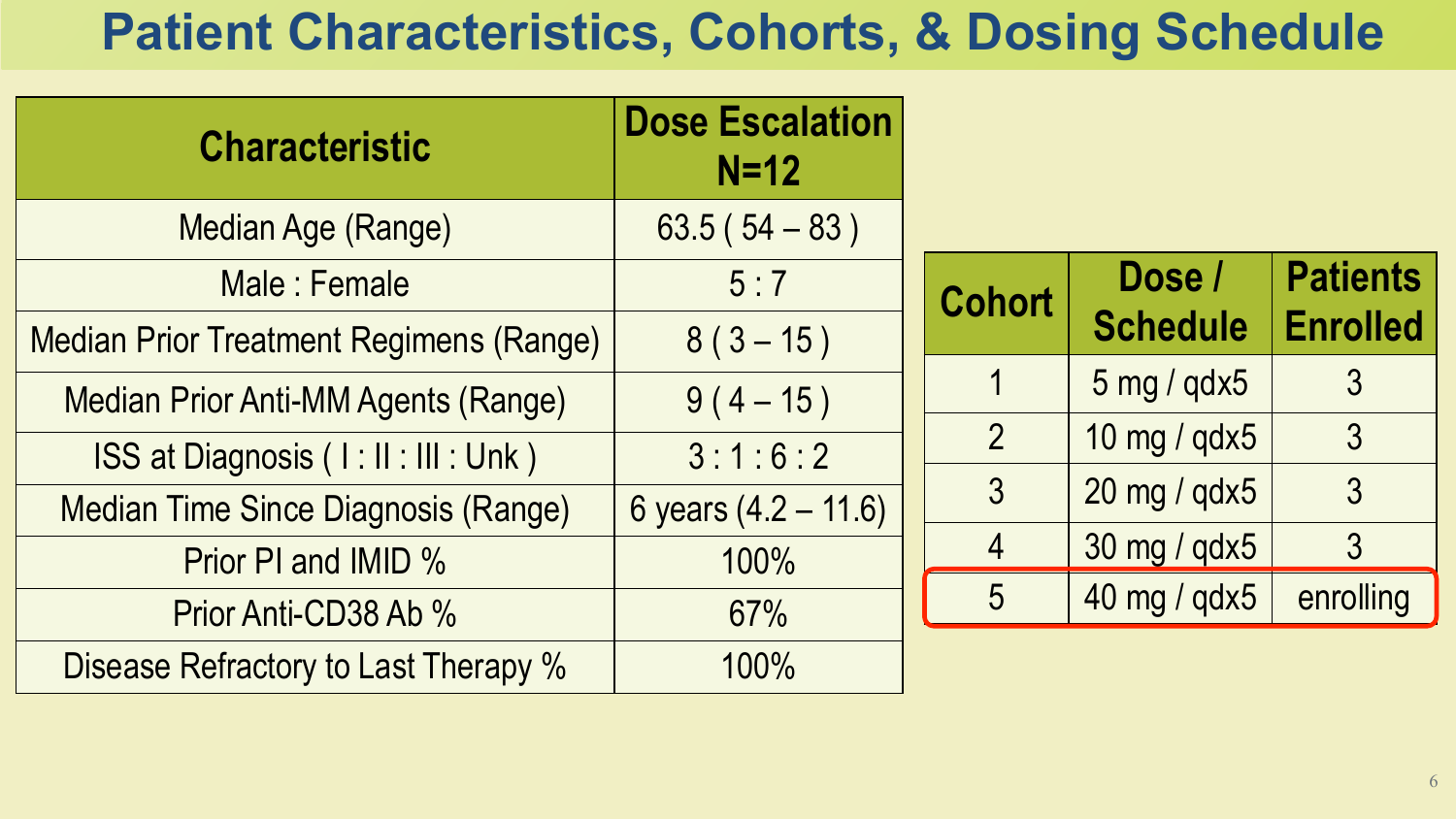#### **Pharmacokinetic vs Pharmacodynamic Relationships**



| <b>Dose</b><br>(mg) | $C_{\text{max}}$<br>(ng/mL) | $\mathbf{I}_{\text{max}}$<br>(h) | $AUC_{0\text{-inf}}$<br>$(ng^*h/mL)$ | $t_{\frac{1}{2}}$<br>(h) | XPO <sub>1</sub><br><b>mRNA</b><br>$(\mathsf{F}_{\mathsf{max}})$ |  |
|---------------------|-----------------------------|----------------------------------|--------------------------------------|--------------------------|------------------------------------------------------------------|--|
| 5                   | 30.6                        | 1.0                              | 164                                  | 4.0                      | 2.64                                                             |  |
| 10                  | 60.5                        | 3.0                              | 347                                  | 5.1                      | 2.51                                                             |  |
| <b>20</b>           | 125                         | 1.0                              | 650                                  | 5.0                      | 3.42                                                             |  |

- No substantial accumulation evident
- Dose proportional increase in KPT-8602 plasma exposure from 5, 10, and 20 mg dose levels
- KPT-8602 induces XPO1 mRNA expression in PBMCs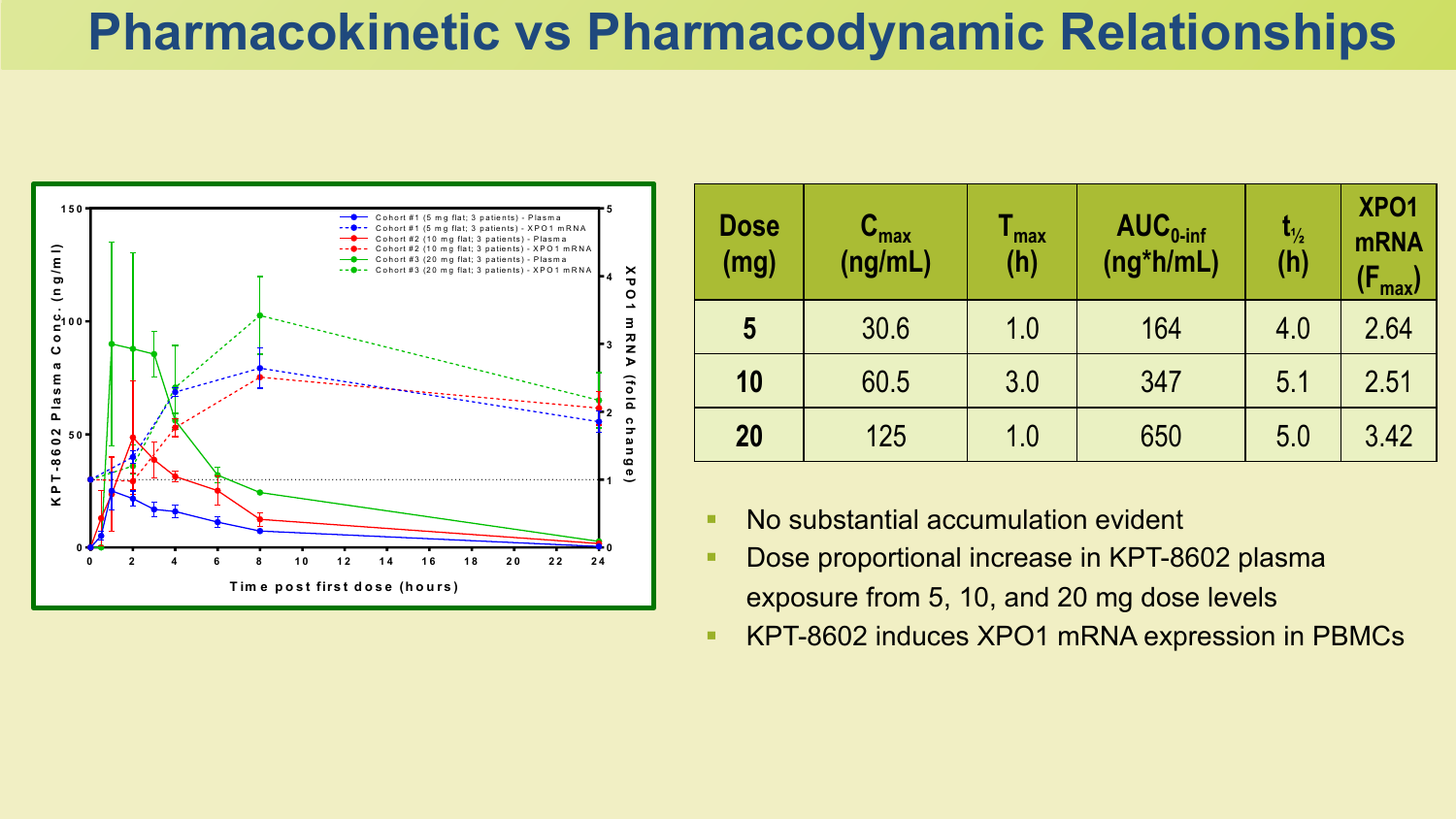### **Related Adverse Events**

| <b>AE Term</b>   | Cohort $1 - 5$ mg<br>$(N=3)$ |   |    |    | Cohort 2 - 10 mg<br>$(N=3)$ |                |                |    | Cohort $3 - 20$ mg<br>$(N=3)$ |                |    |                                                                                                 |
|------------------|------------------------------|---|----|----|-----------------------------|----------------|----------------|----|-------------------------------|----------------|----|-------------------------------------------------------------------------------------------------|
|                  |                              |   |    |    |                             |                |                |    |                               |                |    | Grade 1 Grade 2 Grade 3 Grade 4 Grade 1 Grade 2 Grade 3 Grade 4 Grade 1 Grade 2 Grade 3 Grade 4 |
| Neutropenia      |                              | 1 | -- |    |                             |                | $\mathbf 1$    | 1  | --                            |                |    |                                                                                                 |
| Thrombocytopenia | $\mathbf 1$                  | 1 |    |    | $- -$                       | $\mathbf{1}$   | --             |    | $\overline{2}$                | 1              |    |                                                                                                 |
| Leukopenia       |                              |   | -- | -- |                             | --             | $\overline{2}$ | -- | --                            | 1              | -- |                                                                                                 |
| Anemia           |                              |   |    |    | --                          | $\overline{1}$ | --             | -- | --                            | $\overline{1}$ | -- |                                                                                                 |
| <b>Nausea</b>    | $\overline{2}$               |   | -- |    |                             |                |                | -- | 4                             | --             | -- |                                                                                                 |
| <b>Diarrhea</b>  |                              |   | -- | -- | $- -$                       | $\overline{1}$ | --             | -- | --                            | --             | -- |                                                                                                 |
| Fatigue          |                              |   |    |    |                             |                |                |    |                               |                |    |                                                                                                 |

#### **Adverse Events (AE) Summary**

- 9 patients were evaluable for safety (3 patients pending) no DLTs observed
- **EXEDEE Hematologic events were most common as expected for this patient population**
- No >Grade 2 AEs at 5 mg dose level, no >Grade 1 nausea across all cohorts
- No anorexia observed
- **No apparent dose relationship to reported incidents of nausea, diarrhea, and fatigue**
- Cohort 4 (30 mg) cleared DLT; AE data pending for this cohort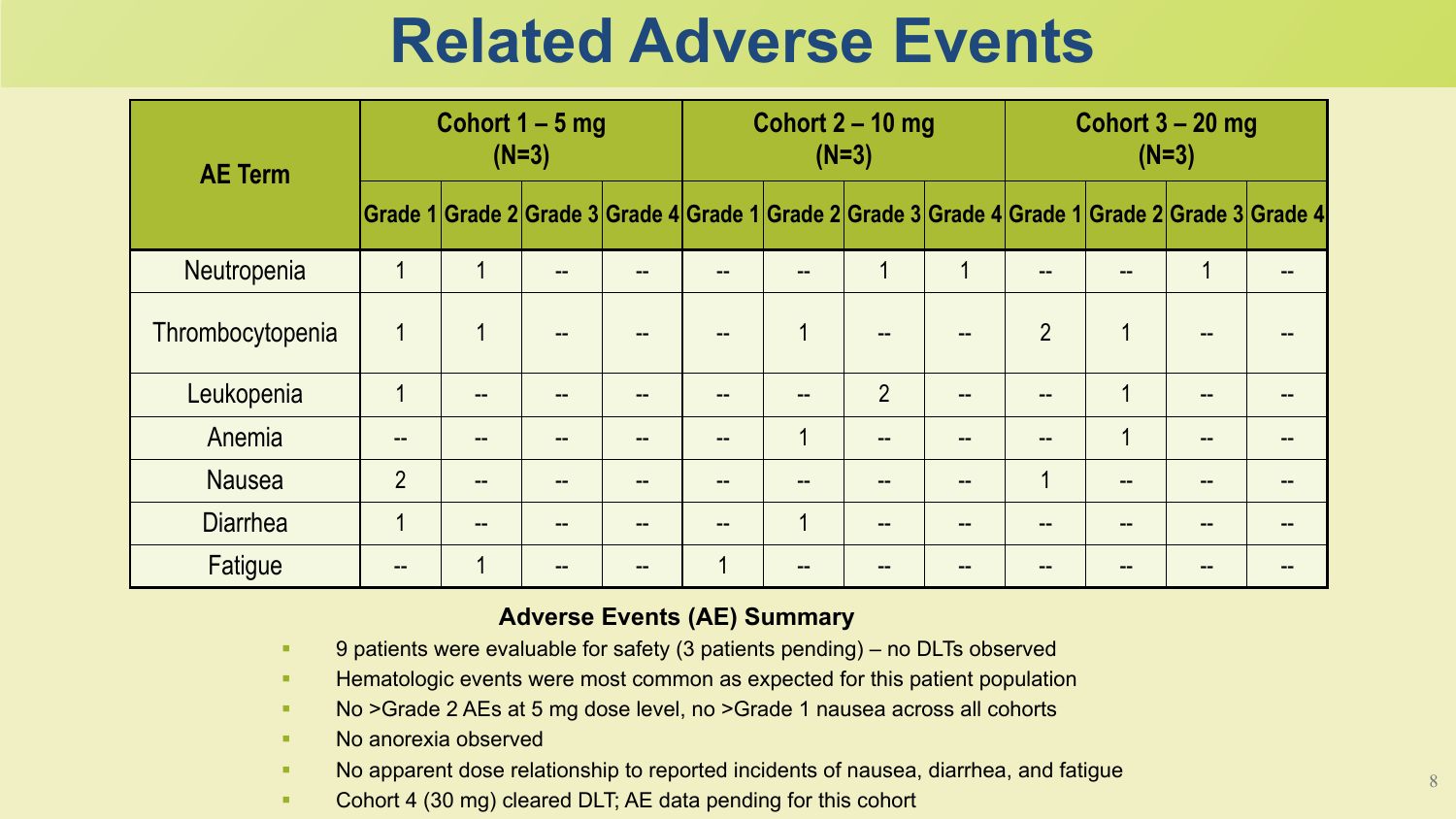#### **Cohort, Prior Therapies, Time on Study, Response**



9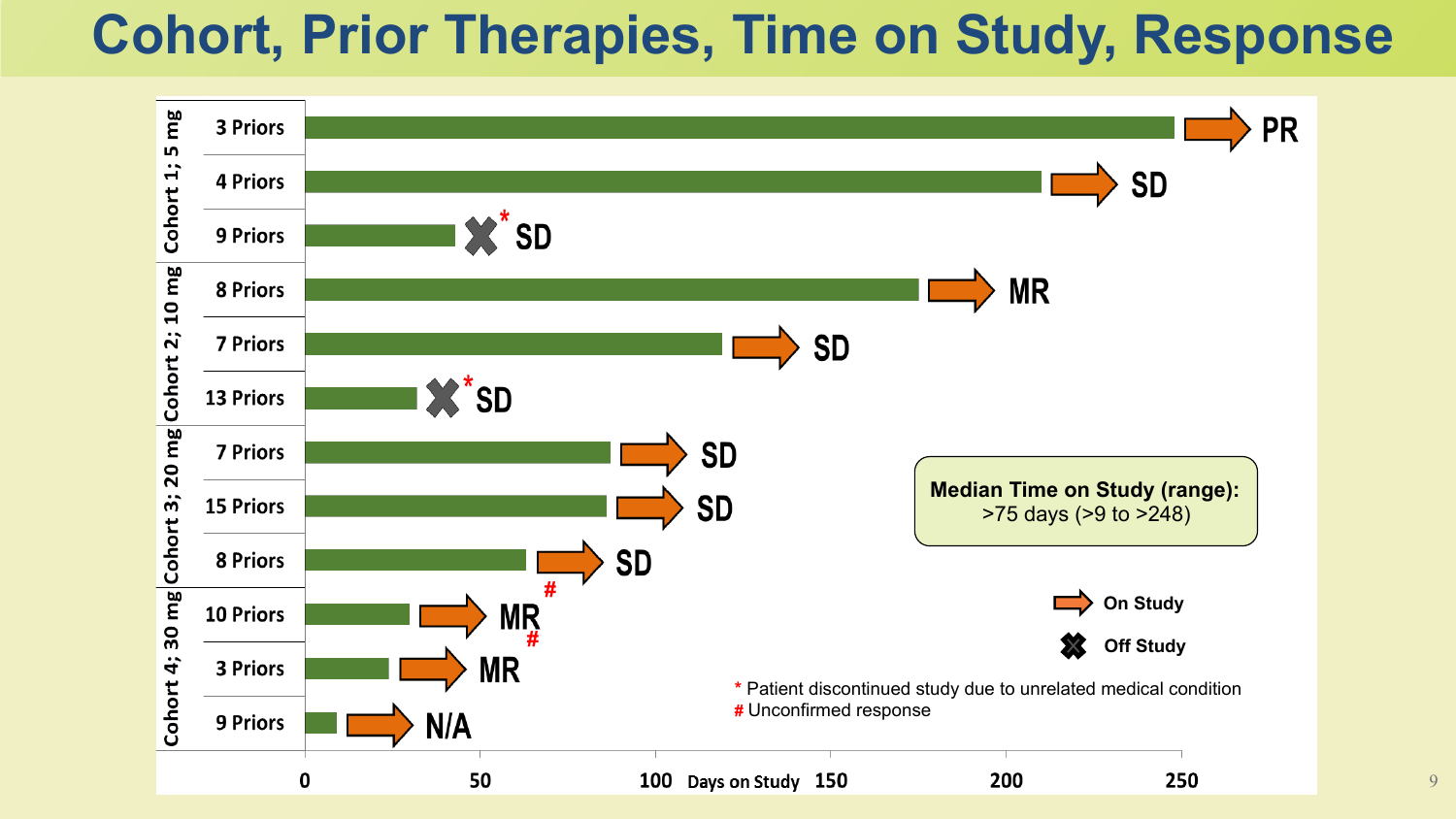# **Anti-MM Activity**

| <b>Best Response as of 18-November-2016</b> |       |                |               |               |        |                |  |  |  |  |
|---------------------------------------------|-------|----------------|---------------|---------------|--------|----------------|--|--|--|--|
| <b>Investigational Drug</b>                 | N     | <b>ORR (%)</b> | <b>PR (%)</b> | $MR^{\#}$ (%) | SD(%)  | <b>CBR (%)</b> |  |  |  |  |
| <b>KPT-8602</b>                             | $11*$ | 1(9%)          | 1(9%)         | 3(27%)        | 7(64%) | 4(36%)         |  |  |  |  |

Responses were adjudicated according to the *International Myeloma Working Group* criteria*.*  **ORR**=Overall Response Rate (VGPR+PR), **PR**=Partial Response, **MR**=Minor Response, **SD**=Stable Disease, **CBR**=Clinical Benefit Rate (VGPR+PR+MR) Responses as of 18-November-2016 based on interim unaudited data. \* 1 patient pending evaluation; #2 unconfirmed MRs.